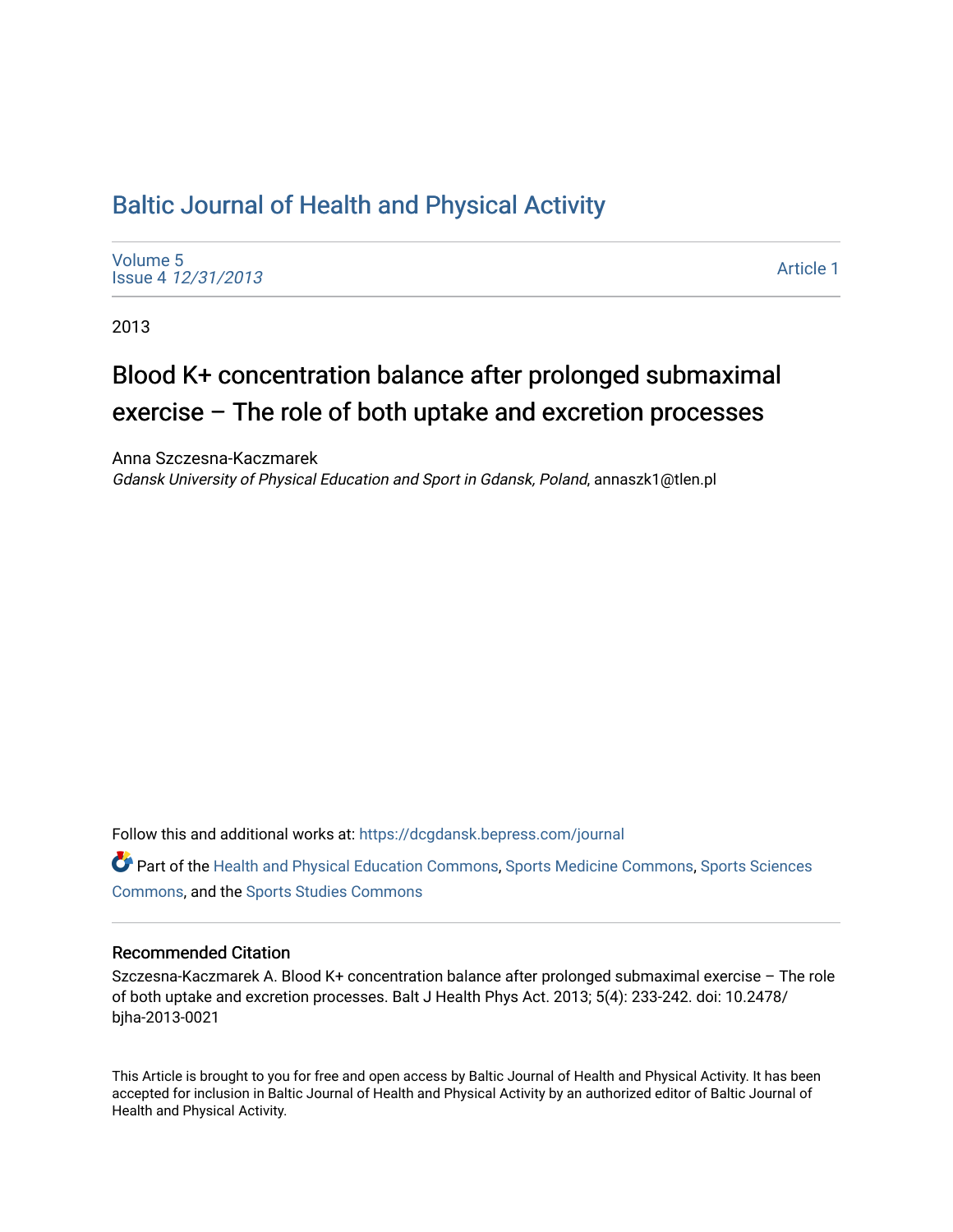

DOI: 10.2478/bjha-2013-0021

|                                                                                                                                                                                                                                            | Blood K <sup>+</sup> concentration balance after prolonged<br>submaximal exercise – The role of both uptake<br>and excretion processes                                                                                                                                                                                                                                                                                                             |
|--------------------------------------------------------------------------------------------------------------------------------------------------------------------------------------------------------------------------------------------|----------------------------------------------------------------------------------------------------------------------------------------------------------------------------------------------------------------------------------------------------------------------------------------------------------------------------------------------------------------------------------------------------------------------------------------------------|
| Authors' Contribution:<br>A - Study Design<br>B - Data Collection                                                                                                                                                                          | Anna Szczesna-Kaczmarek                                                                                                                                                                                                                                                                                                                                                                                                                            |
| C - Statistical Analysis<br>D - Data Interpretation<br>E - Manuscript Preparation<br>F - Literature Search<br>G - Funds Collection                                                                                                         | Gdansk University of Physical Education and Sport in Gdansk, Poland                                                                                                                                                                                                                                                                                                                                                                                |
|                                                                                                                                                                                                                                            | <b>Key words:</b> contracting muscle, $K^+$ loss, blood $[K^+]$ increase, prolonged exercise,<br>$K^+$ renal excretion.                                                                                                                                                                                                                                                                                                                            |
|                                                                                                                                                                                                                                            | <b>Abstract</b>                                                                                                                                                                                                                                                                                                                                                                                                                                    |
| <b>Background:</b>                                                                                                                                                                                                                         | A contracting muscle is a source of the plasma $K+$ concentration increase during<br>physical exercise. The flux of K <sup>+</sup> from contracting skeletal muscle to blood is related<br>to the frequency of cells action potential. The elevated blood $[K^{\dagger}]$ may result in the<br>heart rate irregularities and interferes with the way nerves send signals. But plasma                                                               |
|                                                                                                                                                                                                                                            | increased $[K^{\dagger}]$ recovers rapidly to normal if a regulating mechanism takes action. The<br>aim of this study was to evaluate the participation of processes restoring the balance<br>in blood $[K^{\dagger}]$ after prolonged submaximal exercise.                                                                                                                                                                                        |
| <b>Material/Methods:</b>                                                                                                                                                                                                                   | Nineteen healthy, young, physically active men performed the 120-min submaximal<br>cycling (intensity below individual AT). Measurements were made of urine, plasma<br>and hemolysed whole blood collected before and after a 2-h cycloergometric exercise<br>and after 1h, 2h and also after 24h recovery to quantify the excretion of $K^*$ to urine<br>and the relative contribution of plasma and erythrocytes to the place where $K^+$ is re- |
| <b>Results:</b>                                                                                                                                                                                                                            | leased in two compartments of blood.<br>The main findings in the present study are that the balance of plasma $[K^+]$ after pro-<br>longed exercise is maintained not only by the reuptake of $K^+$ to a non-contracting and<br>contracting muscle and by changes in $[K^{\dagger}]$ in erythrocyte and plasma, but as well by                                                                                                                     |
| <b>Conclusions:</b>                                                                                                                                                                                                                        | the excretion of ions into urine.<br>The fate of $K^+$ released from a contracted muscle is connected not only with the exer-<br>cise intensity and acidification but also with the duration of exercise. Athletes should<br>keep in mind different action of kidneys in case of $K+$ before supplementation of elec-<br>trolytes after specific exercise.                                                                                         |
| Word count: 2,819<br>Tables: 1<br>Figures: 9<br>References: 40                                                                                                                                                                             | Received: February 2013<br>Accepted: November 2013<br>Published: December 2013                                                                                                                                                                                                                                                                                                                                                                     |
| Corresponding author:<br>Prof. dr hab. Anna Szczęsna-Kaczmarek<br>Gdansk University of Physical Education and Sport, Dep. of Physiology<br>80-336 Gdańsk, Poland, ul. K. Górskiego 1<br>Phone: +4858 554-72-97<br>E-mail: annaszk1@tlen.pl |                                                                                                                                                                                                                                                                                                                                                                                                                                                    |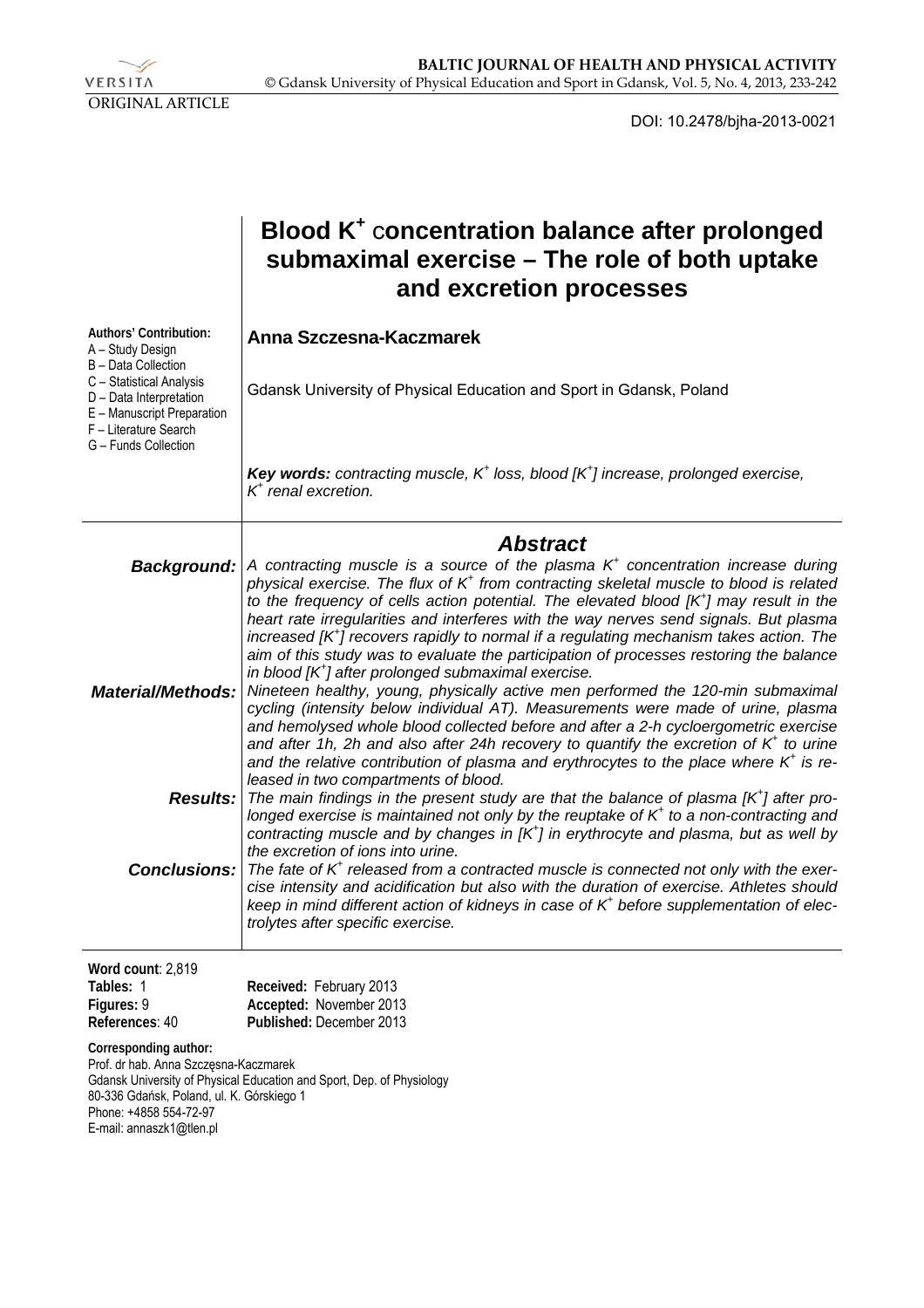#### **Introduction**

Muscle cells contractions begin when the action potential triggers changes in membrane permeability for sodium and potassium ions, which then causes the release of calcium ions from the sarcoplasmic reticulum. Potassium ion is the major intracellular cation – about 95% of the total potassium ion is contained in the cytoplasm. Only  $2\%$  of K<sup>+</sup> is located in extracellular fluid. The intracellular and extracellular potassium concentration is regulated precisely, because many cell functions are sensitive to changes in the concentration of  $K^+$  in extracellular fluid. For instance, an increase in ion potassium concentration in plasma of only 4 mmol / liter can cause cardiac arrhythmias. The high concentration of  $K^+$  in intracellular fluid is necessary for the proper activity of many enzymes, enzymatic processes and for the excitability of muscles and nerves or other tissues.

During the skeletal muscle cells action potential, there is an intensification of the influx of sodium ions from extracellular fluid to the inside of cells, which causes cell membrane depolarization. As a result of the membrane depolarization, potassium ions from the cytoplasm flow outside. The diffusion of potassium ions outside causes the repolarization of cell membranes. The return of cell membrane potential to the recovery state requires the activity of the Na<sup>+</sup>-K<sup>+</sup>- pump to re-establish the sodium and potassium membrane concentration differences [1, 2]. Since this pump requires energy for operation and because the above described recurrent phenomenon lasts as long as the muscle is contracting, this process is energy absorbing. For this reason this phenomenon can be upsetting for muscle cells.

During prolonged exercise, potassium ions are released from the intracellular to the extracellular space of contracting muscle cells  $[3, 4]$ . Increased extracellular  $K^+$  concentration can reduce the excitability of skeletal muscles [5, 6]. Prolonged or strong contraction of skeletal muscles leads to the state of muscle fatigue [7, 8, 9]. The general assumption is that an increased diffusion of potassium ions to the extracellular fluid is a very important fatigue factor. The insufficient activity of the Na<sup>+</sup>-K<sup>+</sup> pump cannot restore the sodium and potassium ions free setting in muscle cells which is the cause of the above mentioned phenomenon. Increased potassium ions in extracellular fluid are next released from a muscle to blood [10, 11]. The rate of increase in ion potassium concentration in plasma is dependent on exercise intensity and its period. The peak plasma  $[K^+]$  was achieved within the first 6 min of exercise with increasing intensity [12]. However, our subjects exercised at a fixed intensity below the individual anaerobic thresholds (AT) but lasting as long as two hours. Peak plasma [K<sup>+</sup>] returned to the standard concentration after about five minutes when exercise stopped. What is interesting is the mechanism of rapid decline in arterial plasma  $[K^+]$  during the first minutes of recovery. A number of research centres study this subject [11, 13, 14 ]. We have also conducted the examination of the fate of potassium ion released from contracting muscles during repeated supramaximal exercise [15]. The most important finding of our earlier study was that the rapid increase in  $[K^+]$  in plasma during repeated supramaximal exercise did not lead to the intensity of renal potassium ion excretion to urine.

The supramaximal exercise is known as a source of protons  $(H<sup>+</sup>)$  involved in both intracellular and interstitial  $[K^+]$  regulation [12, 16, 17]. During less intense exercise, H<sup>+</sup> did not appear in muscles and blood in such a great quantity. Taking into consideration the differences in the effects of physical exercise at different intensity on the human body, the distribution of muscle  $-K^*$  released to blood during and after prolonged exercise was the subject of the research in this paper.

#### **Materials and methods**

#### *Participants*

Nineteen healthy, young, physically active men – students of the Gdansk University of Physical Education and Sport (Poland) volunteered for the study. The mean  $(\pm S E)$  age, height and weight for the group were respectively:  $22.5 \pm 1.16$  yr,  $180.9 \pm 5.8$  cm and  $83.4 \pm 6.5$  kg (Table 1). The Ethical Committee of Scientific Research at the Medical University of Gdansk approved the experimental protocol.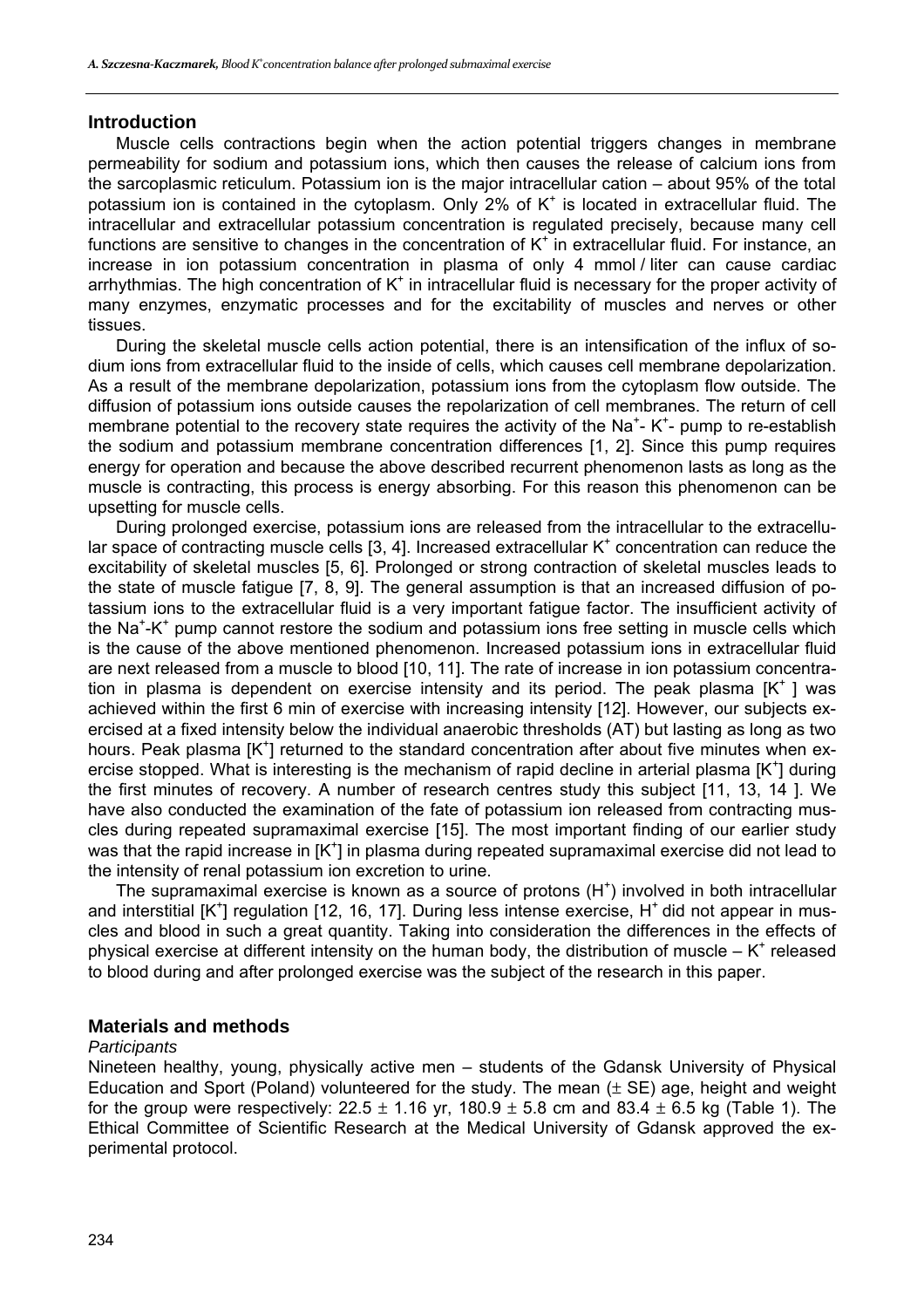*A. Szczesna-Kaczmarek, Blood K+ concentration balance after prolonged submaximal exercise* 

| Variables                                                                 | Mean $\pm$ SD   |
|---------------------------------------------------------------------------|-----------------|
| Age, yr                                                                   | $22.5 \pm 1.16$ |
| Weight, kg                                                                | $83.4 \pm 6.5$  |
| Height, cm                                                                | $180.9 \pm 5.8$ |
| $\sqrt[6]{O_{2}}$ <sub>max</sub> , ml.kg <sup>-1</sup> .min <sup>-1</sup> | $53.52 \pm 3.8$ |
| AT, ml.kg-1.min-1                                                         | $33.43 \pm 4.1$ |
| AT, % $\sqrt[6]{O_{2}}$ <sub>max</sub>                                    | $63.15 \pm 1.9$ |

Tab. 1. Subjects characteristics (n = 19)

#### *Exercise protocols*

All experiments were conducted in the morning. Exercise was performed on a mechanical, Monark cycloergometer with automatic counting of pedal revolutions. Subjects performed the warm-up lasting 5min before the specific test, to promote specific physiologic and motor adaptation. After a 5 min recovery, subjects performed the two cycloergometric tests:

*The first test* – a maximal incremental test – the gradually increased intensity as far as the participant was able to continue in order to measure the maximal oxygen uptake ( $\sqrt[6]{O_{2 \text{ max}}}$ ) and the individual anaerobic threshold (AT). The exercise test consisted of 5 minute steady-state part of ergometer cycling at 60 rpm, starting at 100 W/min and proper part of progressively increasing by 25 Watt increments. The exercise session was completed once the participant's pedal frequency dropped below 60 rpm. The highest  $\sqrt[6]{O_{2 \text{ max}}}$  over a 30-s interval was defined as  $\sqrt[6]{O_{2 \text{ max}}}$ .

*The second test* – prolonged exercise. In the second visit, subjects performed submaximal cycling exercise at 85% of the individual anaerobic threshold (AT) (it was about 50% of  $\sqrt[6]{O_{2 \text{ max}}}$ ) lasting 120 min, pedaling frequency 60 rpm. To insure adequate recovery, each test was separated by 24 h rest.

#### *Measurements*

During the first and the second test, important indices characterizing cardiorespiratory activity were measured.

*Blood and urine sampling.* Blood samples were collected in heparinized capillary tubes at rest and immediately after submaximal exercise as well as 5 min later. Blood samples were stored on ice for analysis of:  $K^+$  concentration in plasma and the whole blood, acid-base balance parameters, haemoglobin concentration and haematocrit. Ion concentration in plasma and parameters of blood acid-base balance were measured immediately after blood collection using ion selective electrodes. Parts of the blood samples were frozen and defrosted three times so as to lyse erythrocytes cell membranes before determination of whole blood  $K<sup>+</sup>$  concentration. Ion concentration in blood lysate was measured using ion selective electrodes (Ciba-Corning 644 Na<sup>+</sup>/K<sup>+</sup>,Cl<sup>-</sup> Analyzer). Parameters of the blood acid-base status were determined by using pH/oxygen Ciba-Corning Analyser 238. Haemoglobin was determined by cyanmethemoglobin spectrophotometry and haematocrit was measured after centrifugation.

Whole blood and plasma ion concentration and haematocrit were used to calculate ion concentration in erythrocytes. Urine was collected during 24h before the 2h submaximal exercise and at 1h, 2h and 24h intervals of recovery.

Urine volume was measured and urinary potassium ion concentration was determined using ionselective electrode in Ciba- Corning 644 Na<sup>+</sup> /K<sup>+,</sup> Cl<sup>-</sup> Analyzer.

*Statistics.* Statistical analyses were undertaken using STATISTICA (Stat Soft) version 8 software package. The normality of the data distribution was verified with Shapiro-Wilk test. Significant differences between values were tested by Student's t-test and by analysis of variance (ANOVA) with repeated measures across time and between conditions (changes in blood and urine) Significance was accepted at p < 0.05. All data are presented as Means ± SD.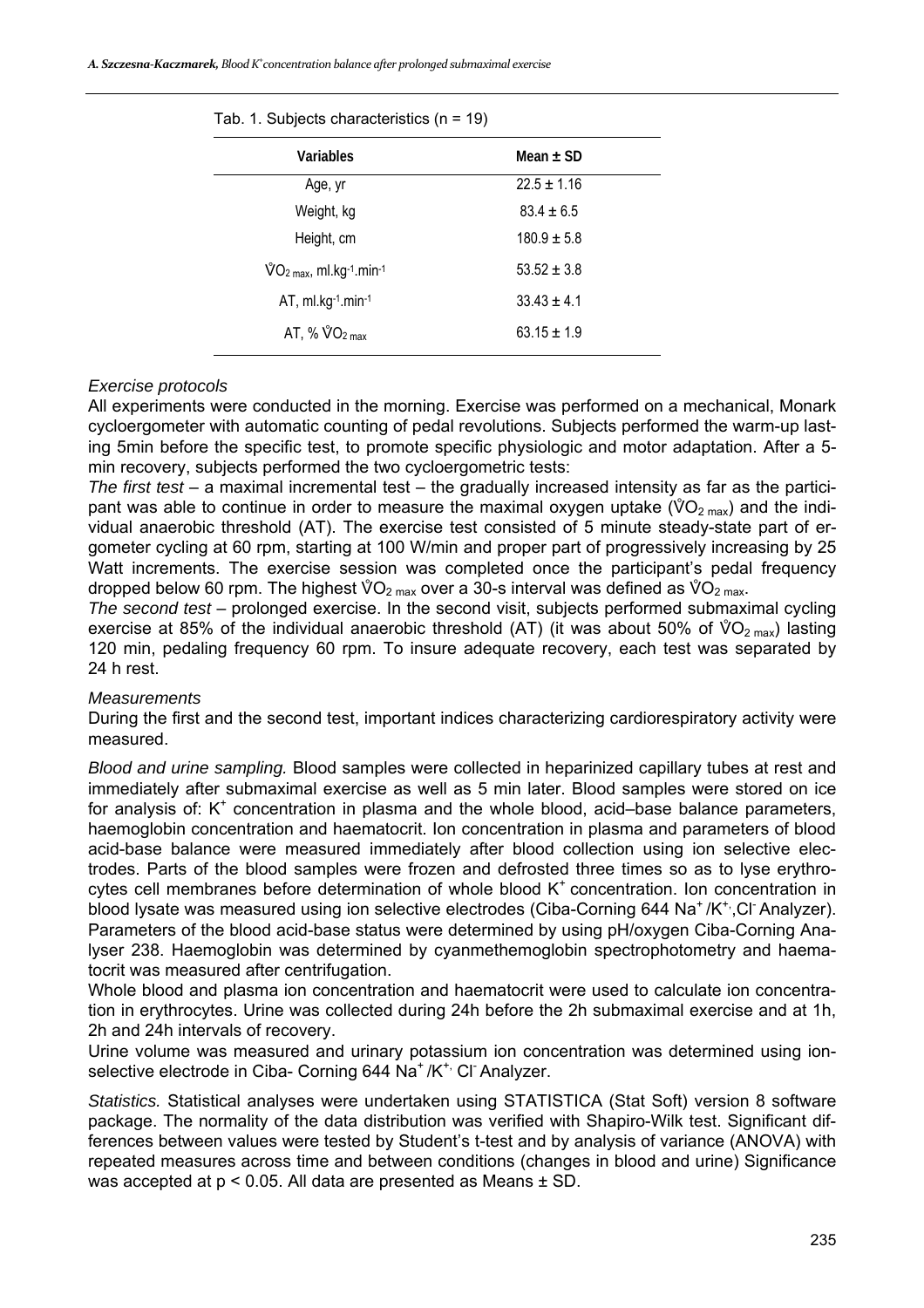#### **Results**

Results of this study are shown in Table 1 and Figures 1-9. The changes in potassium ion concentration in blood were considered as a two-compartment system (plasma and erythrocytes). Plasma K<sup>+</sup> concentration increased from 5.46  $\pm$  0.40 mmol.L<sup>-1</sup> at rest to 6.65  $\pm$  0.90 mmol.L<sup>-1</sup> after a bout of exercise (Fig. 1), but after 5 min of recovery it returned to normal.



Fig. 1. Changes in plasma [K<sup>+</sup>] after 2h submaximal exercise

The increment of plasma K<sup>+</sup> concentration was correlated both with blood [HCO<sub>3</sub>] and its increment of blood  $\Delta$  [HCO<sub>3</sub>]. The levels of significant difference are: r = 0.7366 and r = 0.8274 at [HCO<sub>3</sub>] and  $\Delta$  [HCO<sub>3</sub>], respectively.

Potassium ion concentration in whole blood increased significantly from 71.93  $\pm$  6.49 mmol.L<sup>-1</sup> at rest to 79.0  $\pm$  5.17 mmol.L<sup>-1</sup> after 2h submaximal exercise (intensity 50% of  $\sqrt[6]{O_{2 \text{ max}}}$ ). Changes were statistically significant (p =  $0.001$ ; r =  $-0.6235$ ) (Fig. 2). After 5 min of recovery, the whole blood K+ concentration decreased almost to the rest values**.** 



Fig. 2. Changes in blood  $[K^{\dagger}]$  after 2h submaximal exercise

Potassium concentration in erythrocytes increased during exercise from 143.2  $\pm$  11.56 mmol.L<sup>-1</sup> to 157.2  $\pm$  11.55 mmol.L<sup>-1</sup>. Changes are statistically significant (p = 0.0004, r = 0.6529) (Fig. 3) and correlated with changes of  $[K^+]$  in blood at rest and after submaximal exercise ( $p < 0.05$ ,  $r = 0.6691$ ) (Fig. 4 and Fig. 5**).**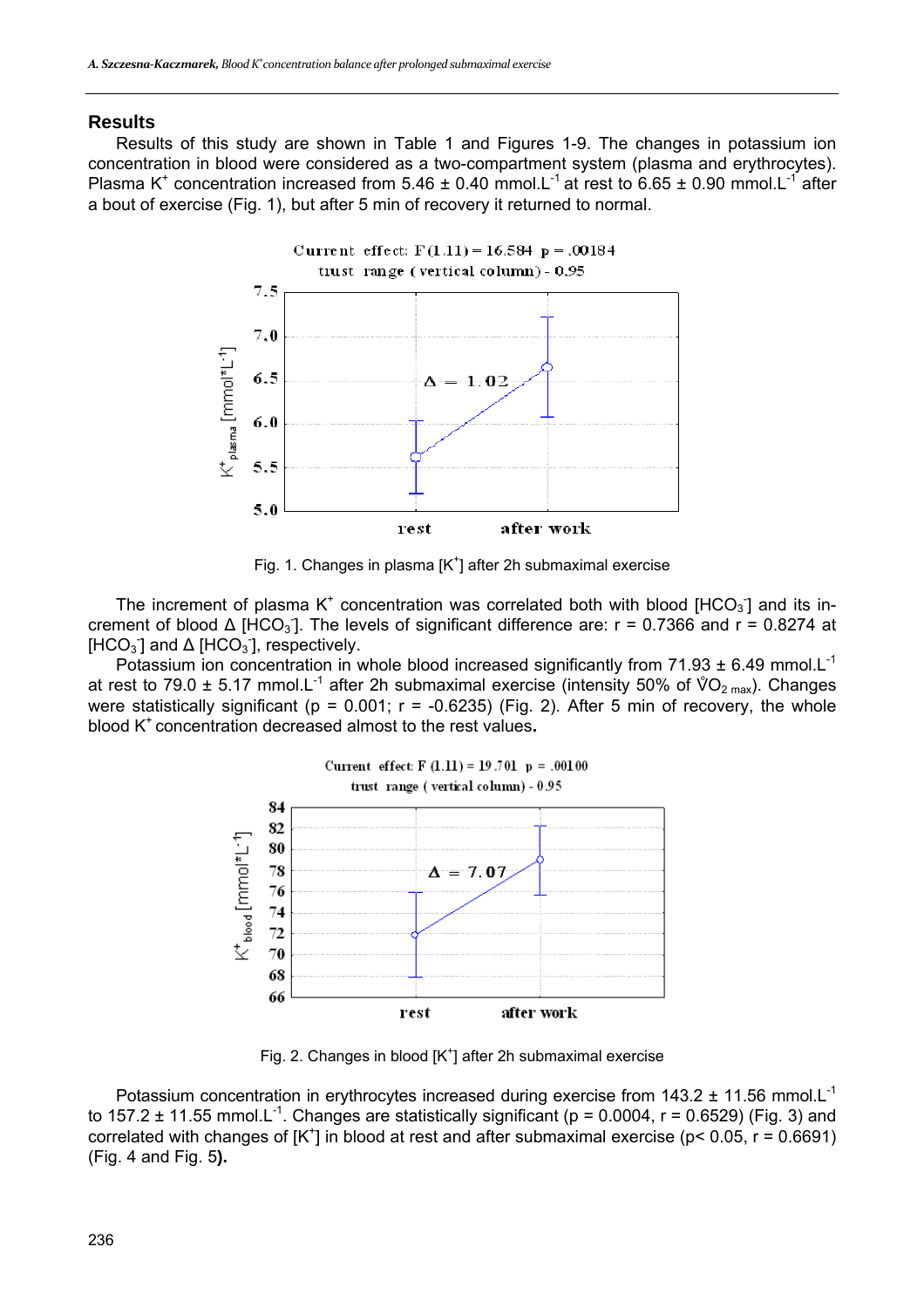

Fig. 3. Changes in erythrocyte  $[K^+]$  after 2h submaximal exercise



Fig. 4. Relationship between changes in blood  $[K^{\dagger}]$  and changes in erythrocytes  $[K^{\dagger}]$  at rest.  $p < 0.05$ ;  $r = 0.9247$ .



Fig. 5. Relationship between changes in blood  $[K^{\dagger}]$  and changes of erythrocyte  $[K^{\dagger}]$  after submaximal exercise,  $p < 0.05$ ;  $r = 0.6691$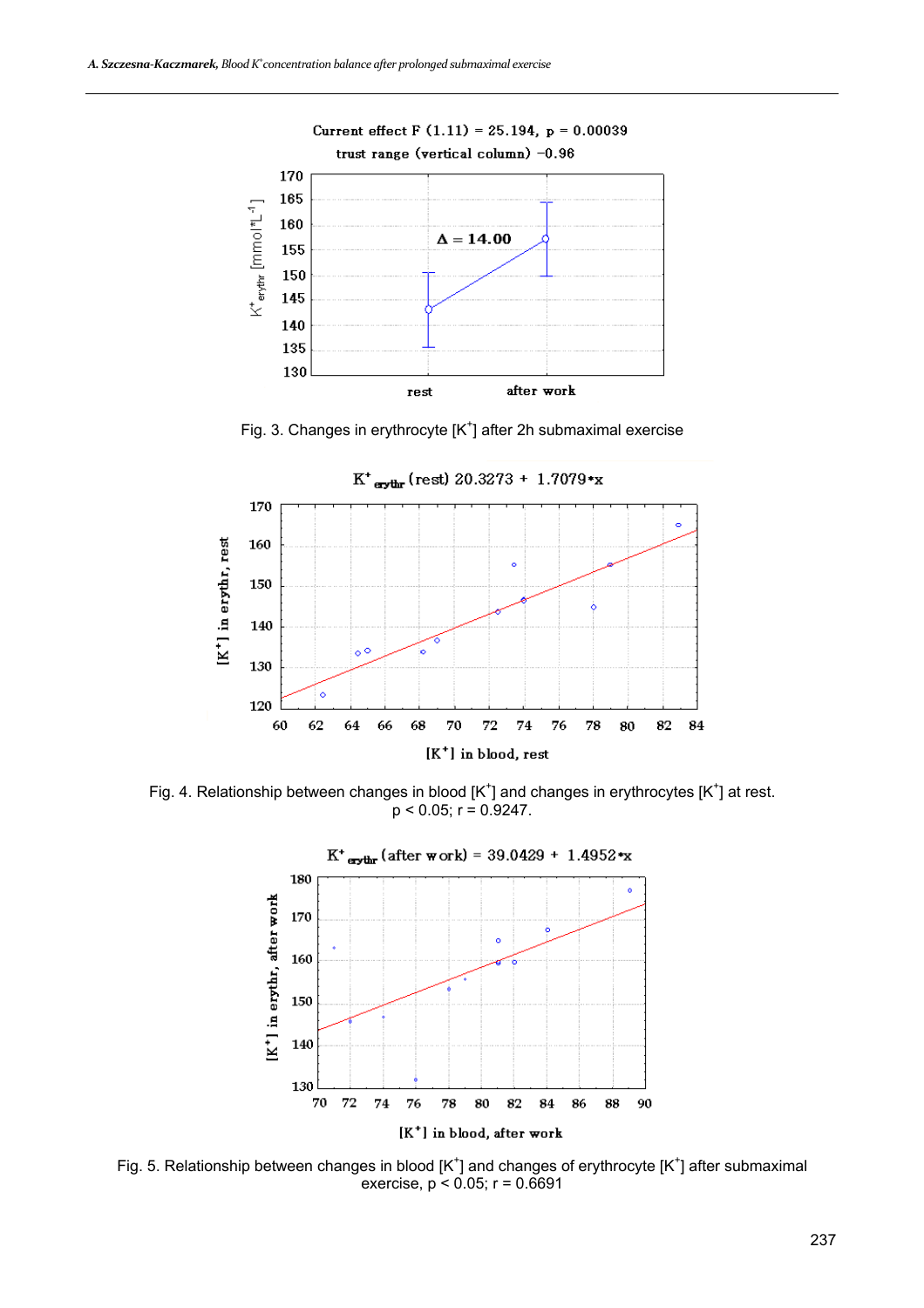#### *Blood acid-base balance:*

Submaximal exercise carried out for two hours caused only insignificant changes in acid-base balance parameters (Fig. 6). After the exercise period, blood pH slightly decreased from 7.39 to 7.36. Only a small range of changes in blood acid-base balance are caused by 2h submaximal exercise, assuming that the same conditions exist in contracting muscle cells. Furthermore, these results testify to the intensity of 2h exercise being below the anaerobic threshold.



Fig.6. Changes in blood pH after 2h submaximal exercise

#### *Potassium ion concentration in urine:*

The concentration of urine potassium ion increased from 67.33  $\pm$  16.79 mmol x L<sup>-1</sup> to 96.75  $\pm$  41.30 mmol x L<sup>-1</sup> during 2h recovery from exercise (increment is statistically significant  $(r = 0.9180)$ . The increase in urine  $[K^+]$  which took place during sustained work did not return to the pre-exercise concentration within the 24h of recovery (Fig. 7). Concentration of K<sup>+</sup> after 24h recovery ran to 77.00  $\pm$  11.74 mmol x L<sup>-1</sup> (Fig. 7) and the difference was still statistically significant  $(r = 0.7508)$ . During the 2h and 24h of recovery after a dynamic exercise, an increment of  $[K^+]$  in urine did not show a significant correlation either with blood  $[HCO<sub>3</sub>]$  or blood BE changes. However, we found a relationship between the changes in plasma [K<sup>+</sup>] and the changes in [K<sup>+</sup>] in urine during 2h and 24h recovery after submaximal exercise (Fig. 8).

Because of the importance of metabolic acidosis as a mechanism for the exercise blood hiperkalemia, we earlier performed research concerning the fate of  $K^+$  released from contracting muscles during interval supramaximal exercise. Exercise of this kind is associated with a large efflux of muscle cell  $K^+$  and lactic acid into the blood [15]. This earlier obtained result supplied us with important knowledge of the role of red blood cells and the renal system in exercise-released K<sup>+</sup> conservation after intermittent supramaximal exercise (after three bouts of Wingate 30s An Test).

We observed that the concentration of potassium ions in urine after intermittent supramaximal exercise was lower than at rest. On the basis of these results, we concluded that potassium ion concentration in the body fluid during supramaximal exercise and following recovery is conserved.

In the current study we observed, contrary to the above-mentioned, an increase in  $[K^+]$  in urine after 2h-lasting submaximal exercise i.e. we can notice a loss of potassium from blood to urine. The different excretion of blood  $K<sup>+</sup>$  to urine after both comparing exercise conditions, i.e. after submaximal and intermittent supramaximal exercise is presented in Figure 9.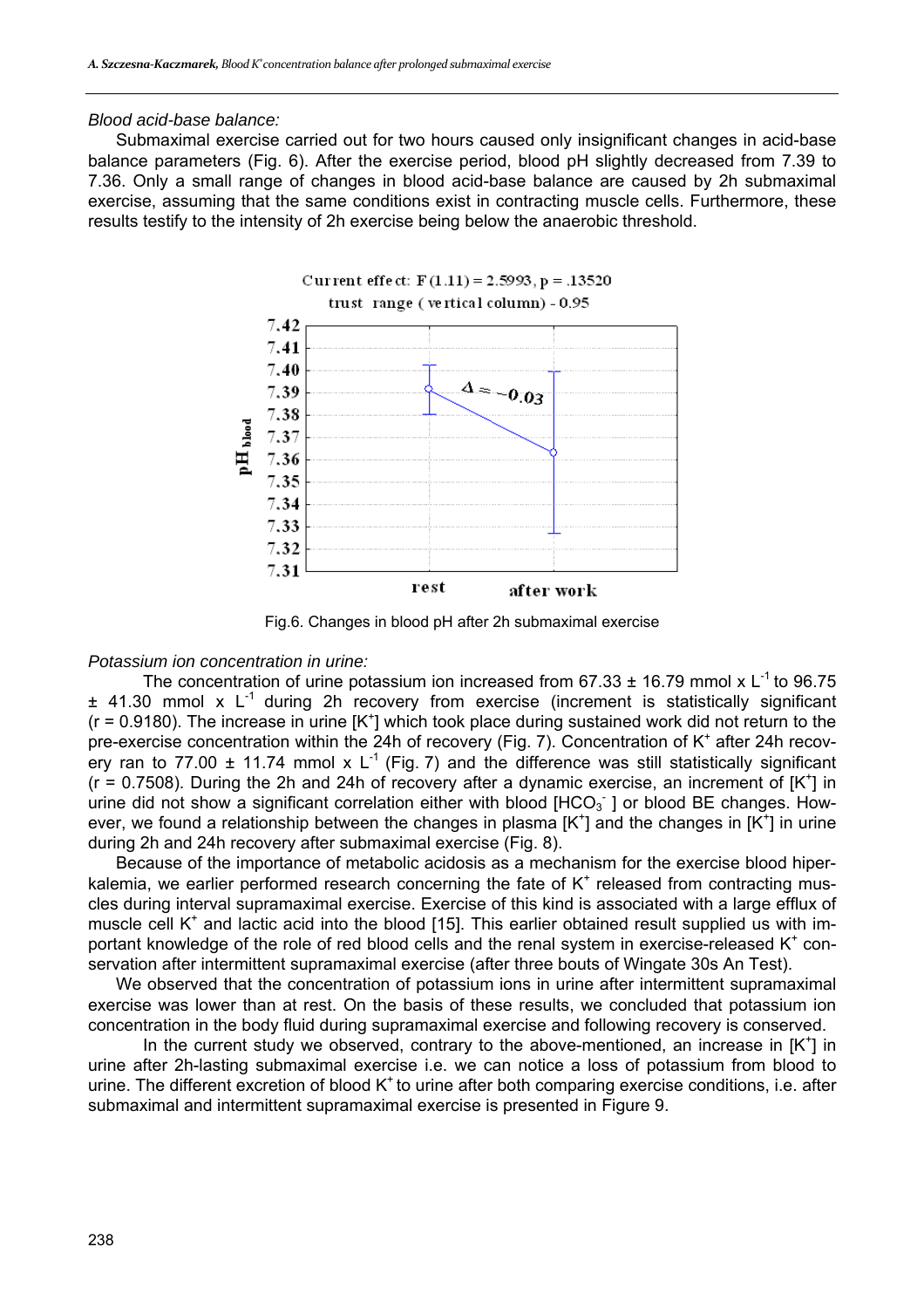

Fig. 7. Changes in urine  $K^+$  concentration during 2h rest after submaximal exercise



Fig. 8. Relationship between changes in plasma [K<sup>+</sup>] and changes in urine [K<sup>+</sup>] during 2h and 24h rest after submaximal exercise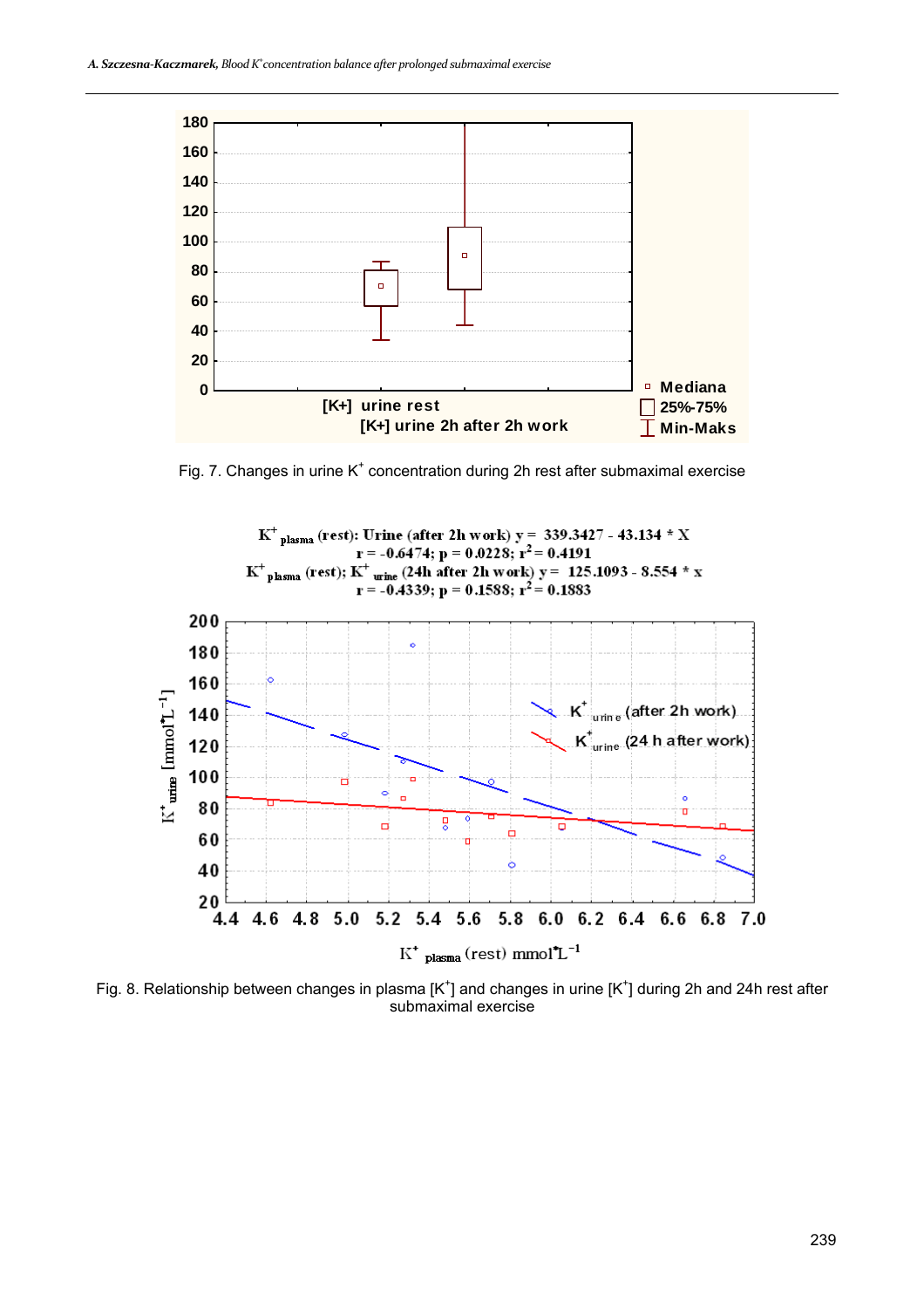

Fig. 9. Comparison of changes in  $[K^{\dagger}]$  in urine during 2h and 24h rest after submaximal and supramaximal exercise (30s Wingate An Test) [15]

#### **Discussion**

The main findings in the present study are that the balance of blood  $K<sup>+</sup>$  concentration after 2hsubmaximal exercise is maintained not only by the reuptake of  $K<sup>+</sup>$  to non-contracting and contracting muscle, but also by changes in  $K^+$ ] in erythrocyte and plasma as well as by the excretion of ions into urine. In the present research, the reuptake of  $K<sup>+</sup>$  released from muscles to the bloodstream by contracting and non-contracting muscles and also by inactive tissue was not measured. We drew on unquestionable results of many research centres [9, 14, 18, 19, 20]. We, like other researchers, have mainly based our work on the comparable results of the Norway group [11]. In their experiments authors applied continuous recordings of changes in plasma  $K^+$  concentration during bicycle exercises of different intensity and duration. They made use of a  $K^+$ - sensitive microelectrode inserted into a femoral vein and artery of the subjects in their measurements. A lot of research centres have been interested in potassium fluxes in contracting skeletal muscles and plasma due to the regulating role of [K<sup>+</sup>] in muscle cell function and also in the cardiovascular and respiratory function [21]. It is known that a significant increase in  $K^+$  concentration in extracellular fluid in muscles and blood leads to a decrease in the contractile force and muscle fatigue [4, 22, 23, 24, 25, 26] and causes abnormalities in the behaviour of the heart [27, 28].

Up to now, mainly results of research concerning the effect of exercise on potassium balance in muscles and blood have been gathered. In this paper we show that the mechanisms that modulate the distribution of potassium between the extra- and intracellular compartment are rapid, within minutes. In this study, a short-lived increase in potassium ion concentration in plasma and distribution of these  $K^+$  into erythrocyte and plasma was observed. Results of this research are consistent with other authors [29, 30, 31, 32].

The results of many authors have proved that  $K^+$  released from contracting muscle to blood was returned to an active muscle and an inactive tissue within minutes. The reversal from release to K<sup>+</sup> uptake requires an increase in sarcolemmal Na<sup>+</sup> -K<sup>+</sup> pump activity. It is known that skeletal muscles and other tissues also possess other system mediating  $K^+$  fluxes, such as Na<sup>+</sup>- K<sup>+</sup>- 2CL<sup>-</sup> co-transport and NaCl co-transport [14], which aid the Na<sup>+</sup>- K<sup>+</sup> pump action. As is known, strong stimulation of activity of the Na<sup>+</sup>- K<sup>+</sup> pump is caused by stress hormones, i.e. epinephrine and norepinephrine and their concentration increase after exercise [2, 23, 25, 33]. In our research, we take into consideration the role of the renal regulation of potassium concentration in extracellular fluid. Extracellular fluid potassium concentration is regulated at about  $4.2 \pm 0.3$  mmol/liter. The maintenance of balance of potassium concentration requires kidneys to adjust their excretion precisely to variations in the intake of these ions [34, 35, 36]. The mean part of ion potassium is secreted in the late distal tubules and cortical collecting tubules of the nephron. The cells in these regions are called principal cells. Secretion of potassium from blood into the tubular lumen is a two-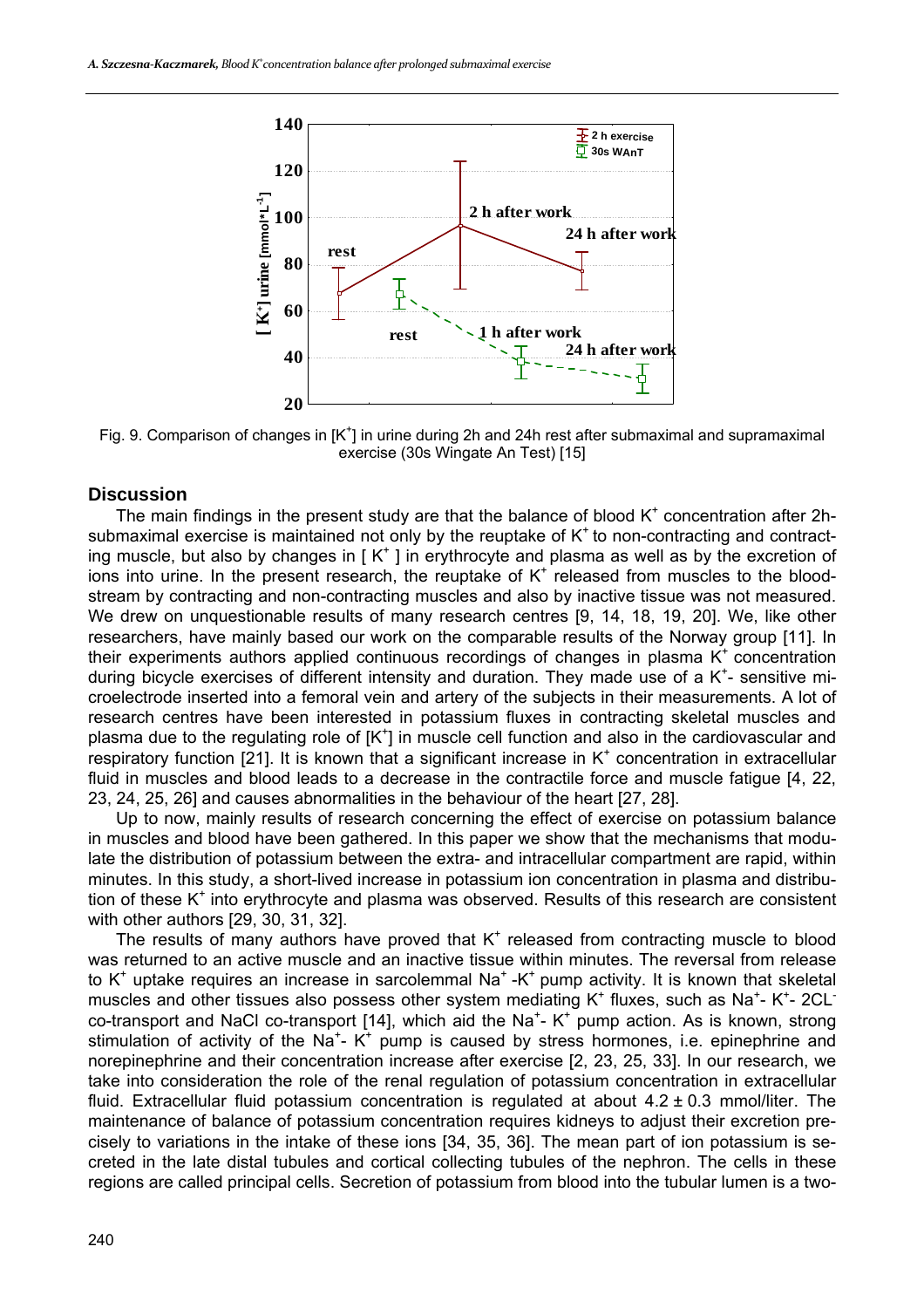step process. In the first one - potassium ions are transported into the cell by the Na<sup>+</sup>,K<sup>+</sup> - (ATPase) pump in the basolateral membrane of the cell; the second step of the process is passive diffusion of potassium from the cytoplasm of the cell by a special channel into the tubular fluid. The rate of potassium secretion is stimulated by increased concentration of potassium in extracellular fluid. The second step of potassium ion passive diffusion is stimulated by aldosterone [37]. It is known that the aldosterone secretion is stimulated by prolonged exercise [38, 39, 40]. Thus, increased plasma potassium concentration as a consequence of muscle contraction directly raises potassium secretion by the cortical collecting tubules and indirectly increases potassium secretion by increasing plasma aldosterone concentration. This mechanism explains the increase in potassium concentration in urine - as stated in our research - after two hours of exercise. It is known that one factor that decreases potassium secretion is increased hydrogen ion concentration [H<sup>+</sup>], i.e. acidosis [16, 17]. Increased hydrogen ion concentration was affirmed after interval supramaximal exercise but did not appear after 2h of submaximal exercise. Under these circumstances, it is clear why in our experiments potassium ions were lost from blood to urine after prolonged submaximal exercise and were conserved after supramaximal exercise. Differences in blood  $K^+$  turnover during and after muscle exercise may result from exercise intensity differences in the blood aldosterone increase to exercise and/or the  $H^+$  levels during exercise.

# **Conclusion**

In conclusion, it is worth emphasizing the significance of the above mentioned opposite results for the practice. It is common knowledge that fluid and electrolytes are supplemented after exercise by athletes in order to restore to plasma and muscle hydration status. Unfortunately, the consumption of fluids after exercise does not always take into consideration the intensity and duration of the exercise.

Athletes should supplement ion potassium in the body through a suitable diet after prolonged exercise and after supramaximal exercise in varied amounts. Because postexercise plasma K<sup>+</sup> fate is connected with the intensity and duration of exercise, varying strategies of rehydration connected with electrolyte supplementation can be used to enhance fatigue removal.

## *Acknowledgments*

The author wishes to express gratitude to dr Marcin Łuszczyk for his statistical analysis. Subjects' participation in this study is also acknowledged.

## **References**

- 1. Clausen T. Clearance of extracellular  $K^+$  during muscle contraction  $-$  roles of membrane transport and diffusion. *J Gen Physiol*. 2008;131:473-481.
- 2. Nielsen OB, Clausen T. The Na<sup>+</sup>K<sup>+</sup> pump protects muscle excitability and contractility during exercise. *Exerc Sport Sci Rev*. 2000;28:159-164.
- 3. Shushakow V, Stubbe Ch, Peuckert A, Endeward W, Maassen N. The relationship between plasma potassium, muscle excitability and fatigue during voluntary exercise in humans. *Exp Physiol*. 2007;92:705-715.
- 4. Leppik JA, Aughey RJ, Medved I, Faiweather I, Carey MF, McKenna MJ. Prolonged exercise to fatigue in humans impairs skeletal muscle Na<sup>+</sup>K+ - ATPase activity, sarcoplasmic reticulum Ca<sub>2</sub><sup>+</sup> release, and Ca2 + uptake. *J Appl Physiol.* 2004;97:1414-1423.
- 5. Cairns SP, Hing WA, Slack JR, Mills RG, Loiselle DS. Different effect of raised [K<sup>+</sup>] on membrane potential and contraction in mouse fast- and slow-twitch muscle. *Am J Physiol Cell Physiol*. 1997;273:C598- C611.
- 6. Cairns SP, Buller SJ, Loiselle DC, Renaund J-M. Changes of action potentials and force at lowered [Na+]o in mouse skeletal muscle implications for fatigue. *Am J Cell Physiol* 2003;285:C1131-C1141.
- 7. Lindinger MI, Sjogaard G. Potassium regulation during exercise and recovery. *Sport Med*. 1991;11:382-401.
- 8. Juel C. Na<sup>+</sup>, K<sup>+</sup> ATPase in rat skeletal muscle fiber-specific difference in exercise-induced changes in ion affinity and maximal activity. *Am J Physiol Regul Integr Comp Physiol.* 2009;296:R125-R137.
- 9. Verburg E, Hallen J, Sejersted OM, Vollestad NK. Loss of potassium from muscle during moderate exercise in humans: a result of insufficient activation the Na<sup>+</sup>K<sup>+</sup> - pump? Acta Physiol Scand. 1999;165:357-367.
- 10. Medbo JI, Sejersted OM. Plasma K<sup>+</sup> changes during intense exercise in endurance-trained and sprinttrained subjects. *Acta Physiol Scand*. 1994;151:363-371.